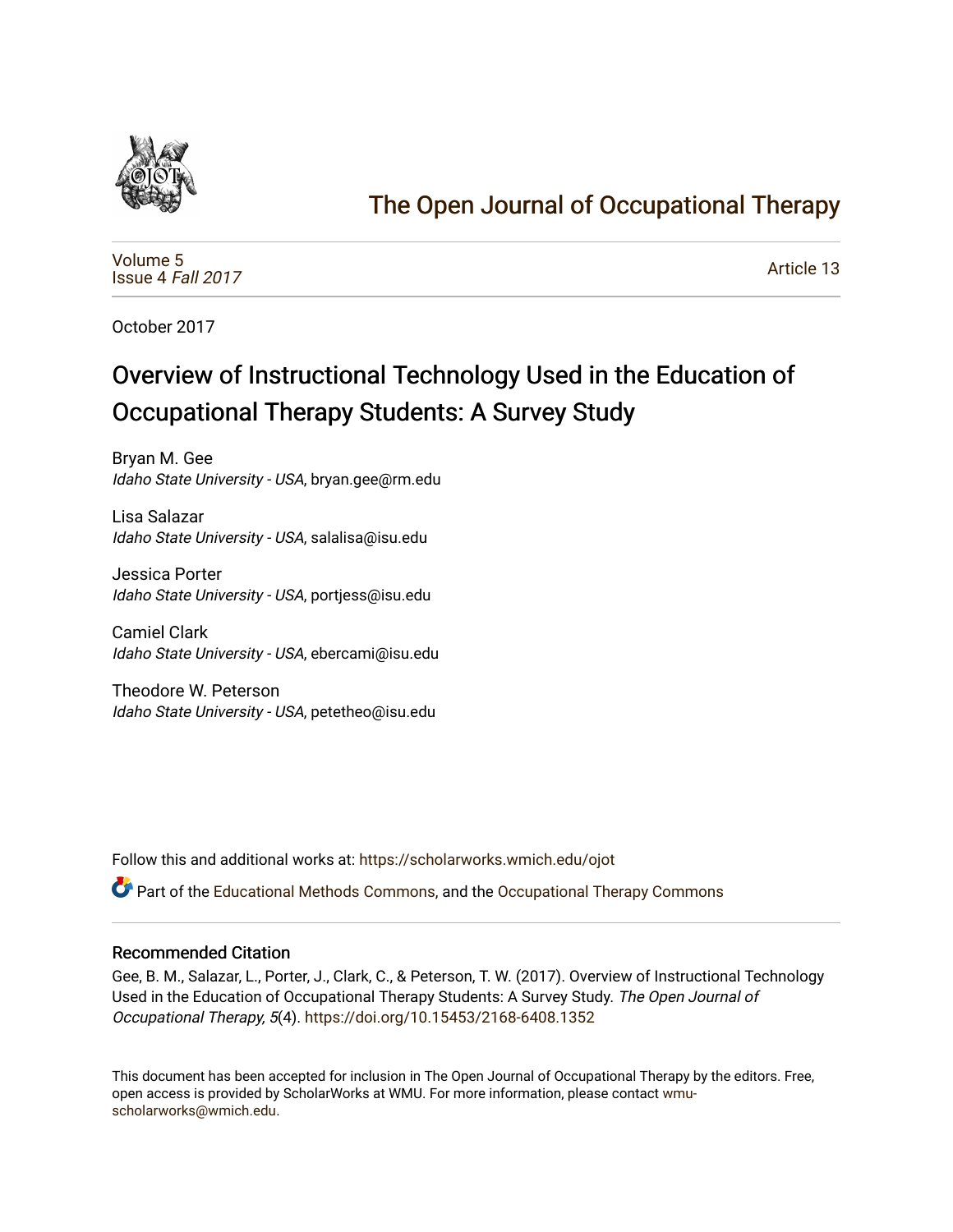# Overview of Instructional Technology Used in the Education of Occupational Therapy Students: A Survey Study

# Abstract

The purpose of this study was to explore the type of instructional technology (IT) master's degree level occupational therapy educational programs routinely use as a part of their lecture- and laboratory-based instruction. Surveying the administrators of 121 graduate occupational therapy programs in the United States, we found that the majority of the respondents identified their program as using IT in some form for lecture-based courses, with less inclusion of IT for laboratory-based courses. Hybrid instruction, with the majority of the content being delivered face-to-face and the remainder via online, were the trends among the respondents. The findings also indicated that the respondents' programs avoid certain IT, including synchronous online chat rooms or instant messaging, digital image collections, blogs or online journaling, Wikis, and audio/video podcasting. Few of the respondents said their programs had made a significant leap into implementing a larger online presence with instructional technology.

# Keywords

instructional technology, occupational therapy education, online learning, higher education

# Credentials Display

Bryan Gee, PhD, OTR/L, BCP, Professo; Jessica Porter and Camiel Clark, Master's of Occupational Therapy Students; Theodore Peterson, DrOT, OTR/L, ATP

Copyright transfer agreements are not obtained by The Open Journal of Occupational Therapy (OJOT). Reprint permission for this Topics in Education should be obtained from the corresponding author(s). Click [here](https://scholarworks.wmich.edu/ojot/policies.html#rights) to view our open access statement regarding user rights and distribution of this Topics in Education.

DOI: 10.15453/2168-6408.1352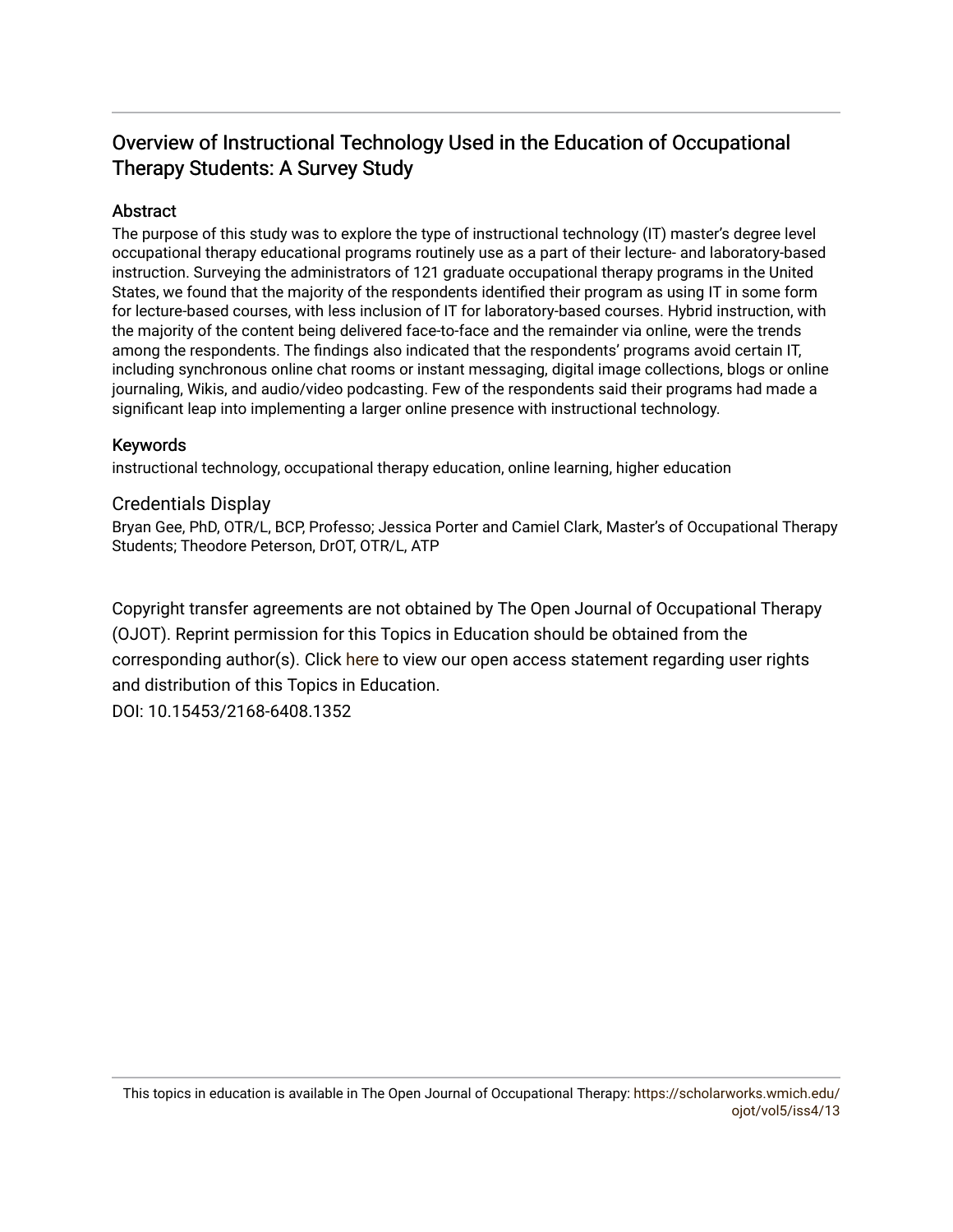Instructional technology (IT) has been defined as the ability to share information using media-based technology (audio, text, video, image, etc.) to facilitate enhanced interaction between educators and targeted learners (Jedlicka, Brown, Bunch, & Jaffe, 2002). Furthermore, IT has been classically described as

> A systematic way of designing, carrying out, and evaluating the total process of learning and teaching in terms of specific objectives, based on research in human learning and communication, and employing a combination of human and nonhuman resources to bring about more effective instruction. (Commission on Instructional Technology, 1969, p. 27)

IT consists of both synchronous and asynchronous technologies. Synchronous technologies allow learners and educators to interact at the same time virtually, while asynchronous technologies allow learners to engage in educational activities at their preferred time based on the requirements of the course (Bastable, Gramet, Jacobs, & Sopczyk, 2010).

In a broader perspective, e-learning has been defined as "an Internet- or intranet-based and webdelivered teaching-learning system with or without face-to-face contact between the teacher and the learner" (Panda & Mishra, 2007, p. 326). Clark and Mayer (2016) defined e-learning as instruction delivered via a computer that is intended to promote learning. For the purpose of this article, IT is the multimedia-based building blocks that are organized around and implemented as a part of

larger instructional modules or courses that are delivered using technological-based platforms.

While IT is being used in many different domains of higher education, the literature demonstrates that there is little impact on student performance between online and traditional courses in occupational therapy health education (Hollis  $\&$ Madill, 2006; Jahng, Krug, & Zhang, 2007; Williams, 2006). This lack of impact may be due, in part, to individual learning preferences. Some students may enroll in online courses because they prefer that format, while other students may enroll in traditional face-to-face courses because they may not do as well with an online class format (Butler & Pinto-Zipp, 2005).

It has been reported that the perceived advantages of IT, according to students and instructors, include increased flexibility (primarily when using asynchronous technologies), convenience, and increased active learning (Hollis & Madill, 2006; Jedlicka et al., 2002). Doyle and Jacobs (2013) reported that students value IT in higher education, as it helps accommodate the learning process to their individual learning preferences and styles. Students' and instructors' perceived disadvantages of IT include the quality of instruction, the time and effort required to create online courses (some point out that it also requires extensive time and effort to create traditional faceto-face courses), the unpredictability of technology, and a lack of social support from peers and faculty (Hollis & Madill, 2006; Jedlicka et al., 2002). With decreased time in traditional classes with peers and professionals, there are concerns of decreased professionalism, educational reductionism, and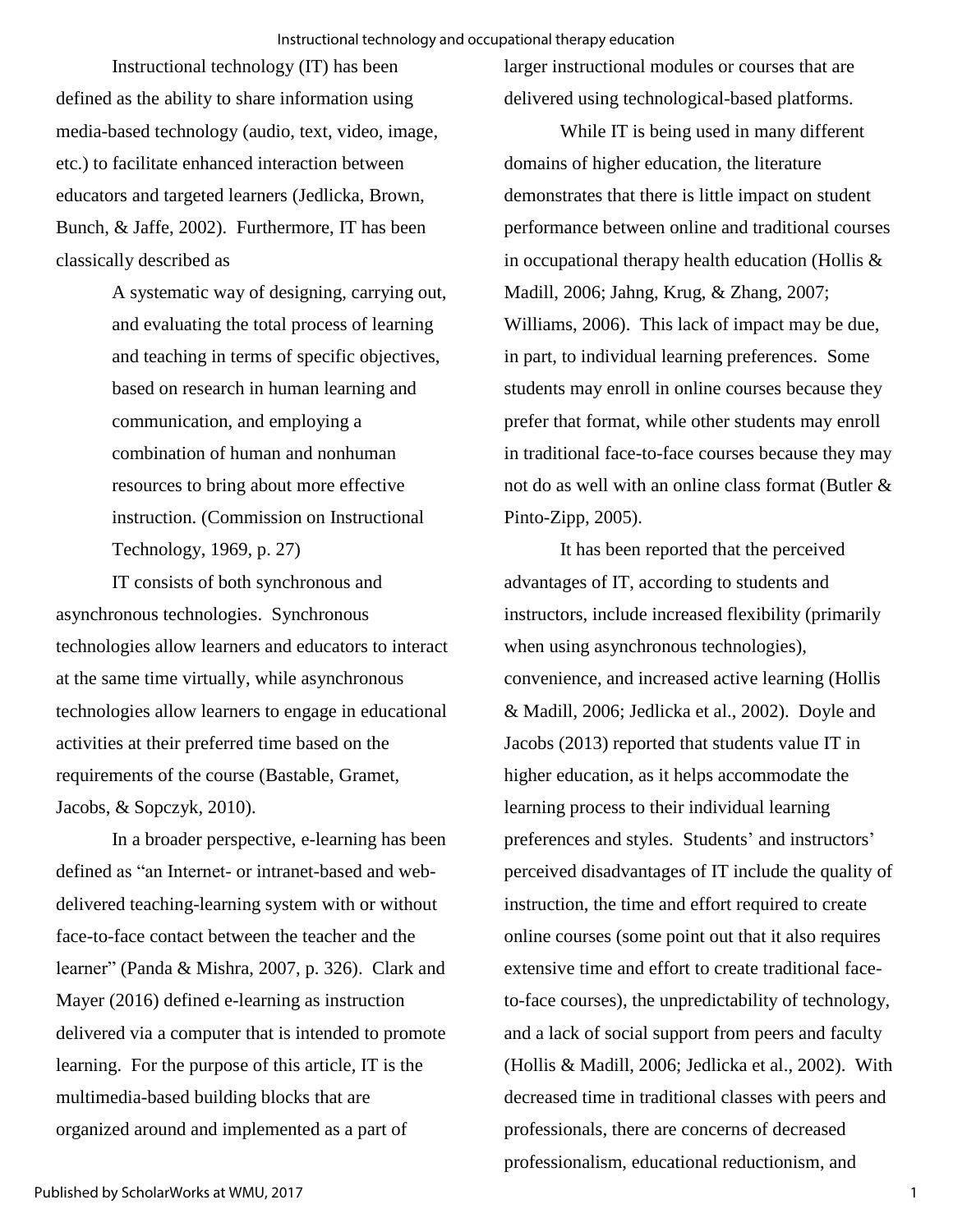#### **Method**

cultural imperialism (Steward, 2001). Some reports of feeling "like an outsider" resulting from limited contact with other students and staff can be compensated for with strong relationships between distance education students (Rogers, Mulholland, Derdall, & Hollis, 2011).

In entry-level occupational therapy educational programs, instruction delivered using elearning resulted in (a) the enhancement of students' clinical reasoning during fieldwork rotations (Creel, 2001; Gallew, 2004; Murphy, 2004; Scanlan & Hancock, 2010; Thomas & Storr, 2005; Trujillo & Painter, 2009; Wooster, 2004); (b) the development of evidenced-based practice skills among postprofessional master's and doctoral students (Reynolds, 2010; Richardson, MacRae, Schwartz, Bankston, & Kosten, 2008); (c) advanced skills related to occupational therapy practice and the knowledge base of such (Richardson et al., 2008); and (d) teaching evaluation and intervention strategies for ergonomics in industrial rehabilitation (Weiss, 2004).

Although there is not a comprehensive list in the literature of the IT used, there is a consistent trend of using IT in entry-level occupational therapy education. Yet, the extent of and specifics related to the type and application of IT in entry-level occupational therapy programs is absent from the literature. Therefore, the purpose of this exploratory study was to allow the administrators of entry-level occupational therapy programs to identify and report the type of IT used in the lecture and laboratory portions of their curriculums.

This study was conducted using a descriptive, quantitative survey. The survey instrument was developed as a collaborative effort among instructors and professors from multiple disciplines. The survey design took into account the instructors' current use of IT as well as their exposure to IT as undergraduate and graduate students (see Appendix). The finalized survey consisted of 13 questions related to the use of IT for lecture and laboratory-based courses in occupational therapy curricula. The survey also included eight demographic questions. Face validity was obtained with three experts in IT and design.

Convenience sampling was used to obtain the study's sample through a list of master's of occupational therapy programs (MOT) reported by the American Occupational Therapy Association's (AOTA) website in 2015. The researchers sent an email to the contact listed for each program and requested the program director's current email address and/or obtained the email addresses from the list of MOT programs contacted. A total of 121 MOT program administrators were invited to complete the survey. The deans, chairs, or program directors of entry-level MOT programs in the United States who had provided an email address on their individual web page were also invited to participate in the study.

Those programs not included on the list on the AOTA website or that did not provide a contact email address were excluded. The programs that had a current contact email address listed or an email address for the program administrator were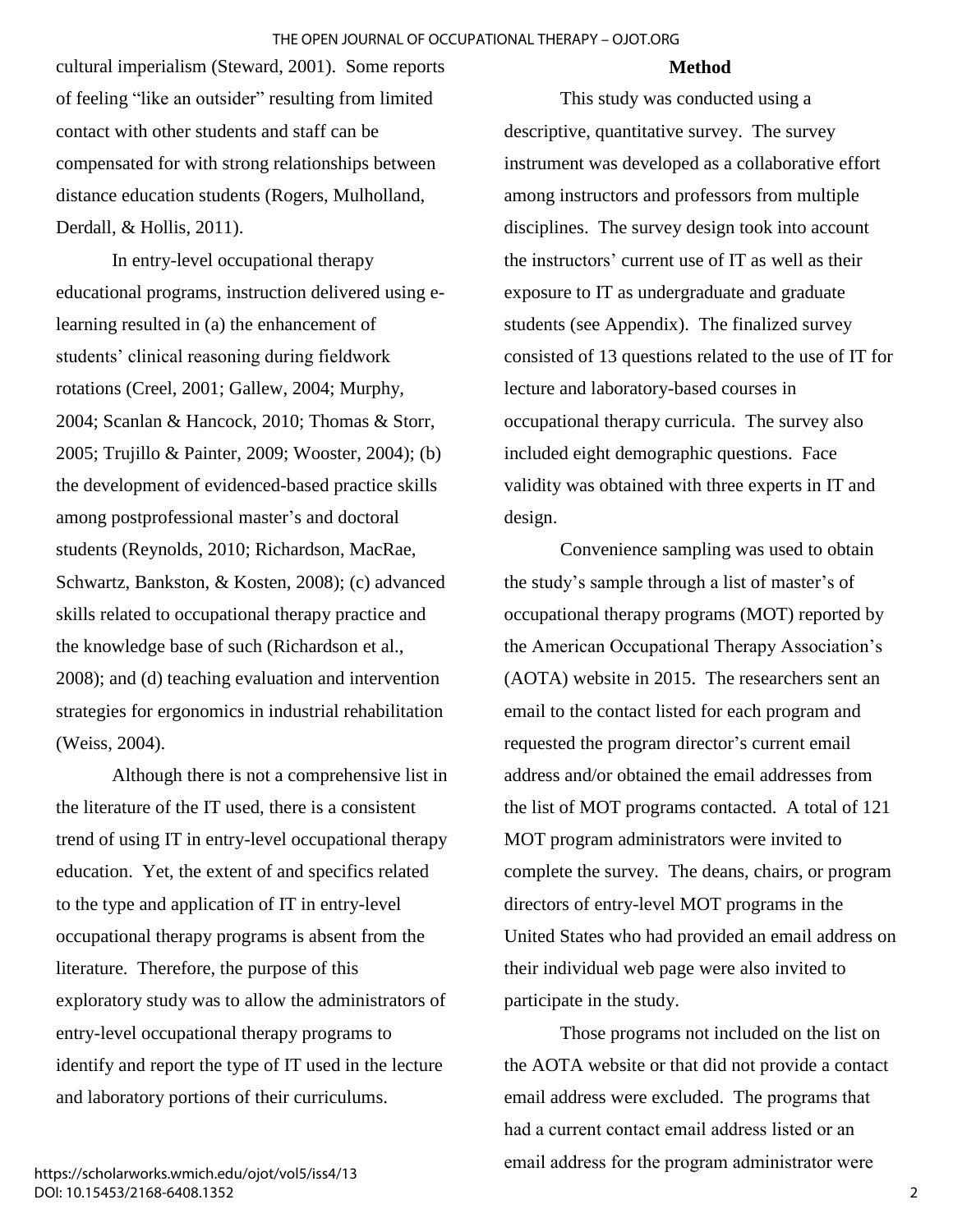sent an email to request participation in the survey. The invitations included a brief description of the study and a link to the survey on SurveyMonkey®. A reminder email was sent out to participants 15 days after the invitation to participate. The survey closed after 30 days.

# **Results**

Of the 121 MOT programs and/or their program administrators who were solicited to take part in the study, 48 responded and completed the informed consent form. Of those 48 respondents, 27 completed each question on the survey, resulting in a 22% overall response rate.

Nearly all of the MOT program contacts and/or administrators who responded to all of the questions  $(N = 27)$  reported using some degree of online instructional materials. In addition, the respondents indicated that over the past 2 years, the majority of lecture-based courses remained face-toface while being supplemented by some level of online interaction. As noted in Table 1, while many of the programs are not completely online (i.e., no face-to-face interaction), they are shifting toward the inclusion of completely online courses and/or are redesigning courses to reduce face-to-face interaction and increase online interaction.

# **Table 1**

*Distribution of Program Use of Online Instructional Materials in Lecture-Based Courses* 

|                                                        | <b>Number of Courses</b> |         |         |           |
|--------------------------------------------------------|--------------------------|---------|---------|-----------|
| <b>Type of Course</b>                                  | $\mathbf 0$              | $1 - 4$ | $5 - 7$ | 8 or more |
| Course completely online (no face-to-face interaction) | 70.37%                   | 22.22%  | 3.70%   | 3.70%     |
| Decreased face-to-face and increased online            |                          |         |         |           |
| interaction                                            | 37.04%                   | 37.04%  | 7.41%   | 18.52%    |
| Face-to-face interaction supplemented, but not         |                          |         |         |           |
| decreased by, online interaction                       | 10.34%                   | 17.24%  | 3.45%   | 68.97%    |

This shift toward the inclusion of technology also carries over to those courses that are considered lab-based, with the majority of the respondents indicating that the majority of lab-based courses are now face-to-face instruction supplemented by

online interaction. However, the data notes that there is less of a shift toward using e-learning IT in the lab-based classes. The specific percentages are noted in Table 2.

# **Table 2**

*Distribution of Program Use of Online Instructional Materials in Lab-Based Courses*

| <b>Number of Courses</b> |         |           |
|--------------------------|---------|-----------|
| $1 - 4$                  | $5 - 7$ | 8 or more |
| 7.69%                    | 7.69%   | $0.00\%$  |
|                          |         |           |
| 8.33%                    | 16.67%  | 8.33%     |
|                          |         |           |
| 26.67%                   | 33.33%  | 33.33%    |
|                          |         |           |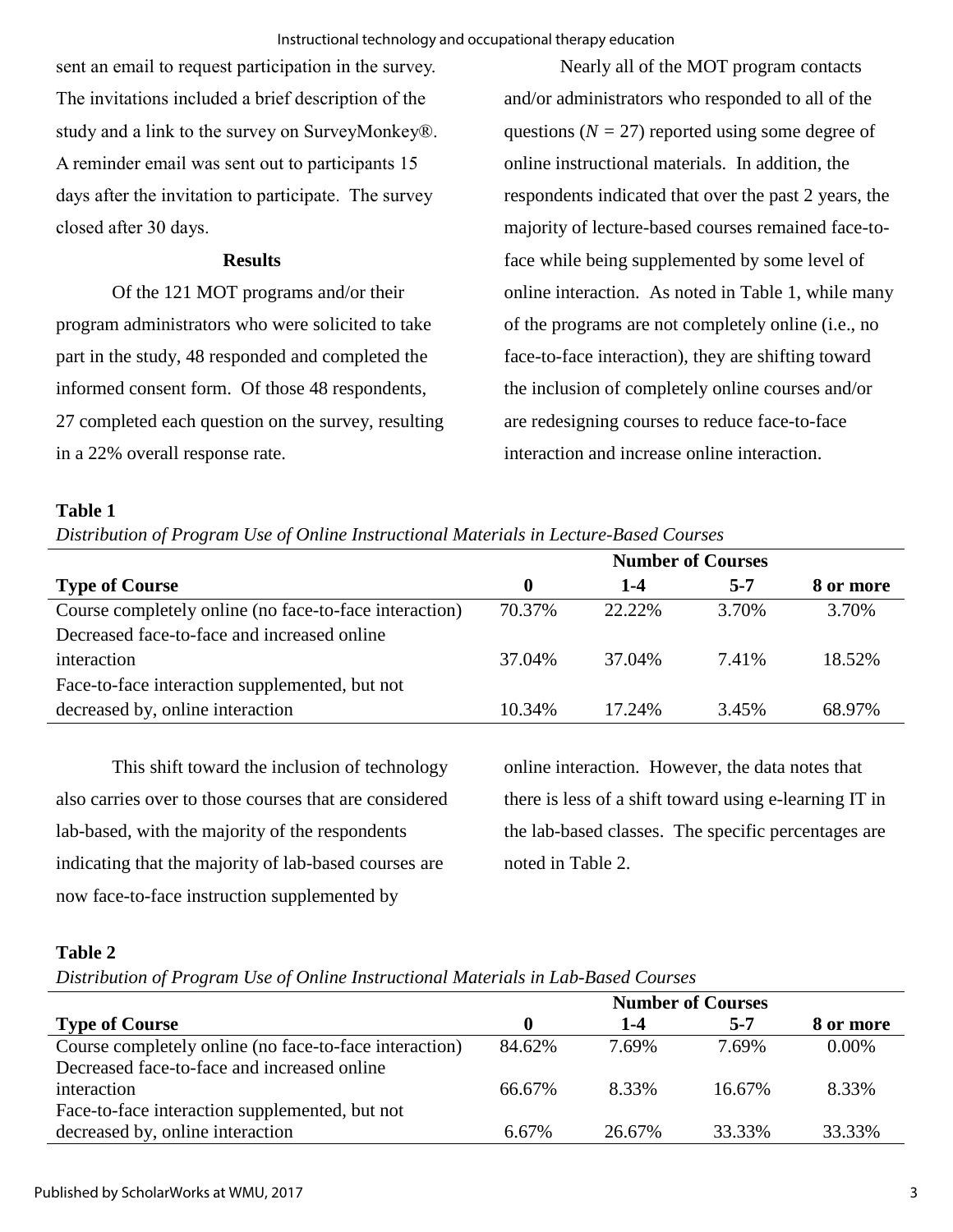#### THE OPEN JOURNAL OF OCCUPATIONAL THERAPY – OJOT.ORG

Beyond simply looking at the number of courses taught that included IT, it is important to look at the type of instructional tools implemented by the programs. The survey instrument had a list of 17 potential tools that the programs may have used. In addition to asking about the type of tool used, the questionnaire asked the respondents to identify the frequency with which the selected instructional tools were used (e.g., daily, weekly, monthly, rarely, never, don't know). The research team chose to interpret the responses to these

questions to mean that a higher level of usage showed a level of preference for the instructional tool while a lower level of usage showed the instructional tool was less popular. Based on this interpretation, Table 3 provides the five most popular and the five least popular instructional tools used in a lecture-based course. Of interest is that the responses provided concerning lab-based courses closely mirrored the list and responses for the lecture-based courses (see Table 3).

### **Table 3**

*Most and Least Popular Instructional Tools per Responses Provided*

| <b>Most Popular Technologies</b>                             | <b>Least Popular Technologies</b> |
|--------------------------------------------------------------|-----------------------------------|
| Presentation Technologies (e.g., PowerPoint, Keynote, Prezi, | Synchronous online chat rooms or  |
| Captivate, Camtasia, Articulate)                             | instant messaging                 |
| Online access to student grades                              | Digital imagine collections       |
| Online assignment or homework collection                     | Blogs or online journaling        |
| Online library resources                                     | Wikis                             |
| Learning Management System                                   | Audio/Video podcasting            |

The respondents who answered the question about the barriers and obstacles to using online IT identified time as the greatest contributing factor. A lack of knowledge and access also played a role in determining if a program implemented online technologies. When looking specifically at labbased courses, the largest obstacle is that the subject matter does not lend itself well to online instruction. Over 86% of the respondents noted that they had access to an IT resource center that provides support to faculty when implementing educational technology in curriculums.

Over 80% of the respondents rated IT as being moderately to highly effective tools for an entry-level MOT program. Only 13% of the

https://scholarworks.wmich.edu/ojot/vol5/iss4/13 DOI: 10.15453/2168-6408.1352

respondents felt that IT was a "slightly effective" tool, and none of the respondents felt that the tools were not effective.

#### **Discussion**

This research was conducted to identify what types of IT are being used by entry-level MOT programs. Specifically, the researchers were interested in understanding which online tools are being used by programs in the various educational environments. As anticipated, it was found that most of the programs use online technology to access the program's learning management system, student grades, lecture materials, homework collection, and online library research tools. It was noted that some of the programs are also using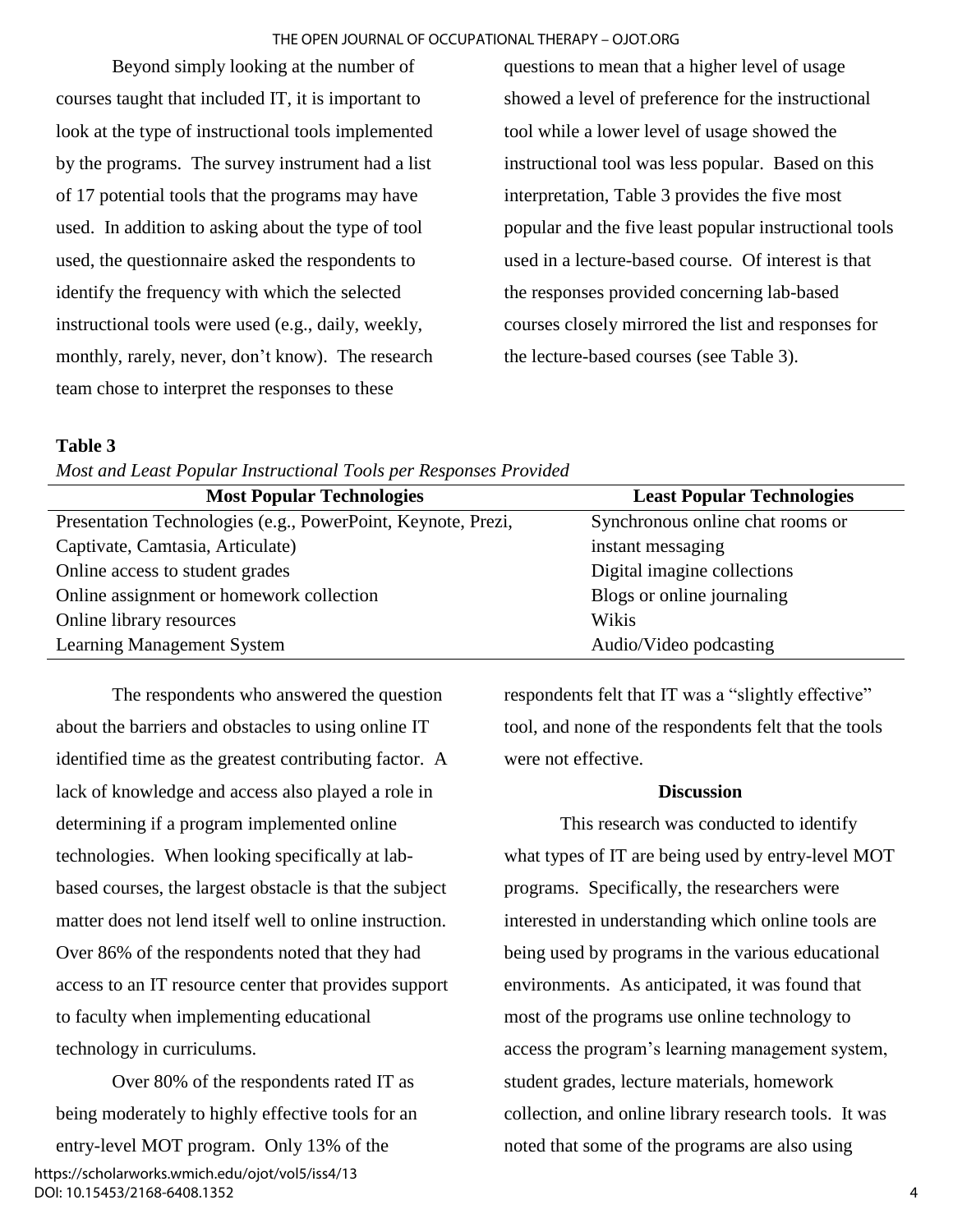clinical virtual simulations, online quizzes, and posting online lectures in limited numbers. Many potential instructional tools, however, are being used in limited amounts or not at all.

To extrapolate more than just the preferred technology tools, the research instrument also asked specifically about how frequently each tool is used in each type of learning setting. The results demonstrated that those in face-to-face lectures and laboratories use the instructional tools the most, with a clear delineation appearing between the lectures and the labs. This is noteworthy because the frequency would logically be expected to be higher in an online class or online lab, but instead the face-to-face courses are incorporating IT more often.

A lack of time was the barrier most often reported by the respondents as to why IT was not used. A few studies have shown that online courses are more time consuming to create and to teach, and that could be one reason that the respondents are less likely to include IT (Concannon, Flynn, & Campbell, 2005; Panda & Mishra, 2007). Other obstacles identified included a lack of knowledge and a lack of financial resources, which are similar obstacles to those found in Panda and Mishra (2007) and Phillips, Schumacher, and Arif (2016). These findings seem reasonable, as incorporating some of the more specialized tools does require additional knowledge and/or software to execute them properly. However, additional research should be done to determine the exact reason that more instructional tools are being incorporated into face-to-face courses rather than in those built in an online environment.

While the findings from this study are promising in that the respondents noted an increase in the use of technology in the classroom, there is room for improvement. As noted in the results section, the majority (87%) of the program administrators that responded identified IT as moderately to very effective. Only 13% felt that it is slightly effective, and no respondent felt that online technologies are not effective. In addition, over 86% of the respondents have access to an educational or instructional technology resource center on their campus that will aid in implementation and/or design of instructional technology tools for use in the curriculum. The current pattern of practice seems to reflect that, while few programs are embracing a fully online approach to occupational therapy education, there is a shift toward using more IT in both lecture-based and lab-based courses. This shift toward incorporation of IT is a strong move by graduatelevel occupational therapy educational programs to make educational opportunities more flexible and accessible for students (Beldarrain, 2006; Concannon et al., 2005; Gee, 2015; Panda & Mishra, 2007). Ultimately, occupational therapy entry-level education may be on the back end of the e-learning and IT movement, which may have an impact on student interest, retention, faculty workload, and productivity (Panda & Mishra, 2007; Phillips, Schumacher, & Arif, 2016). Yet, the most detrimental aspect of the absence of such is that programs may not be able to design and deliver content that is both universally accessible and flexible to one of their key stakeholders: the students who prefer and expect e-learning as a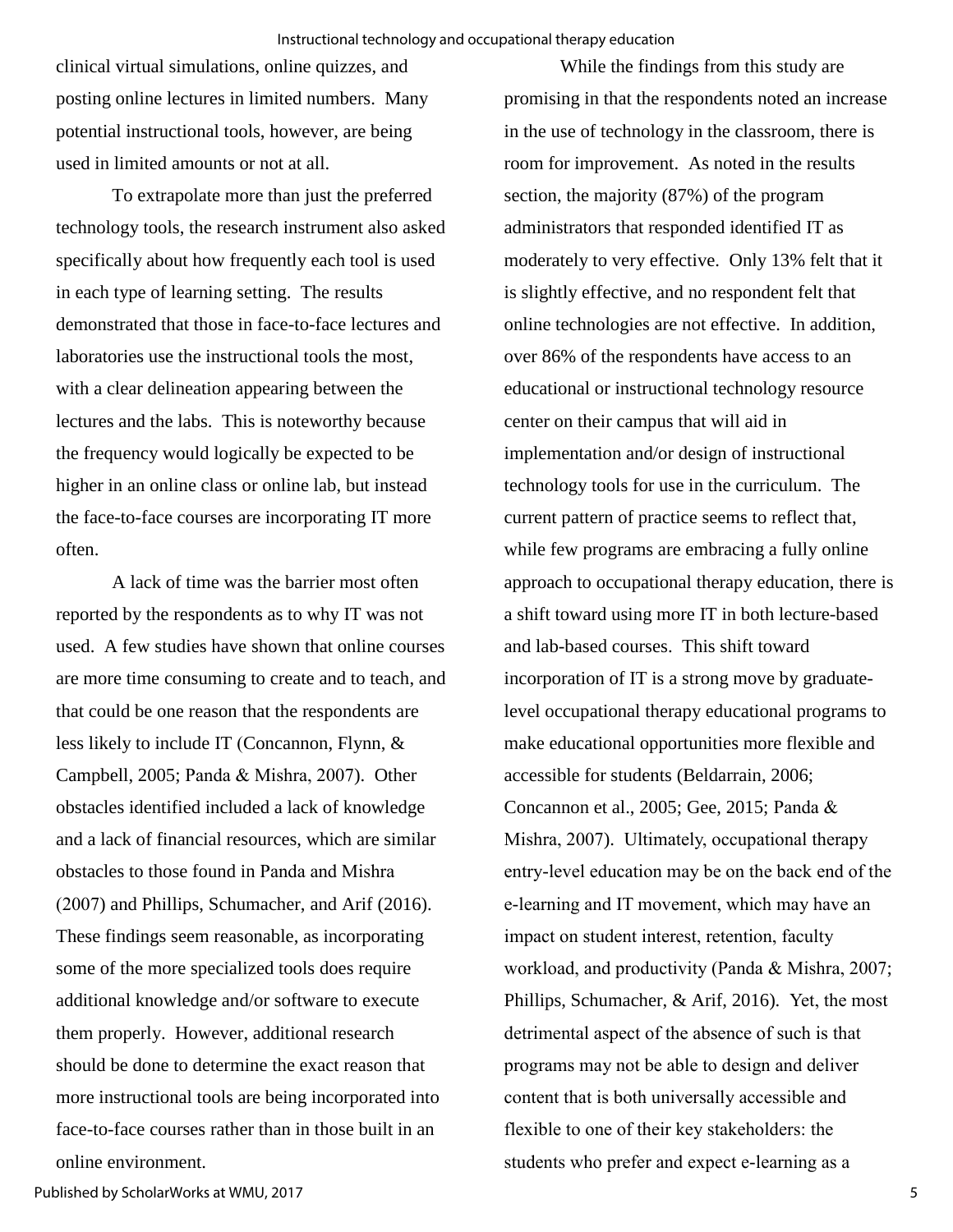routine part of their educational experience (Concannon et al., 2005; Gee, 2015; Phillips et al., 2016).

# **Limitations**

Forty-eight respondents started the survey, but not all of them answered all of the questions. Also, the survey was only sent to program administrators, who may or may not have a comprehensive view of the courses that are being taught (e.g., it is possible that the technologies were being used but the program administrator was not fully aware of this). Oh and Park (2009) reported that the age of faculty may be a contributing factor to their confidence and personal perception of skills for designing and implementing an online course. This study did not explicitly explore the age of the respondents, and this could be a contributing factor of who is and is not using these technologies. None of the survey questions explored how the technologies were being used or any of the interactions with the IT between the instructors and the students. For example, if courses were implemented completely online, what technology would instructors use to communicate with students? We also have no information about student performance on competency-based assessments to determine if these technologies are being used effectively.

#### **Conclusion**

Overall, the findings from this study provide occupational therapy educators a glimpse into the instructional practices and preferences related to IT as a part of entry-level professional education. It is clear that occupational therapy educators have

embraced the use of IT as a part of their https://scholarworks.wmich.edu/ojot/vol5/iss4/13 DOI: 10.15453/2168-6408.1352

pedagogical delivery, given the multiple institutional opportunities. Yet, there continues to be perceived barriers among some faculty regarding the type of IT used and how it can best be used to train highly qualified entry-level professionals. It is evident that IT and e-learning are instructional mechanisms that are now embedded in how students consume education. The key for occupational therapy professionals is to align the appropriate IT with specific content to determine which concepts can be delivered and integrated to the most effective method of e-learning delivery.

#### **Future Research**

Additional research is needed to determine which IT offer the most educational value for programs and students, as well as how to better provide programs and instructors with the necessary knowledge to best use the technologies available and to negate the obstacles of lack of knowledge and time. Additional research may also be needed to determine how many programs are actually accessing and using the educational and IT resource centers that are available on their campuses. Failure to access these valuable IT and e-learning resources may prevent the programs from reaching their full potential to deliver education to students.

*Bryan Gee, PhD, OTR/L, BCP, Associate Professor of Occupational Therapy, Idaho State University* 

*Lisa Salazar, PhD(c), MPH, Clinical Assistant Professor, Idaho State University* 

*Jessica Porter and Camiel Clark, Master's of Occupational Therapy Students, Idaho State University* 

*Theodore Peterson, DrOT, OTR/L, ATP, Clinical Associate Professor of Occupational Therapy, Idaho State University*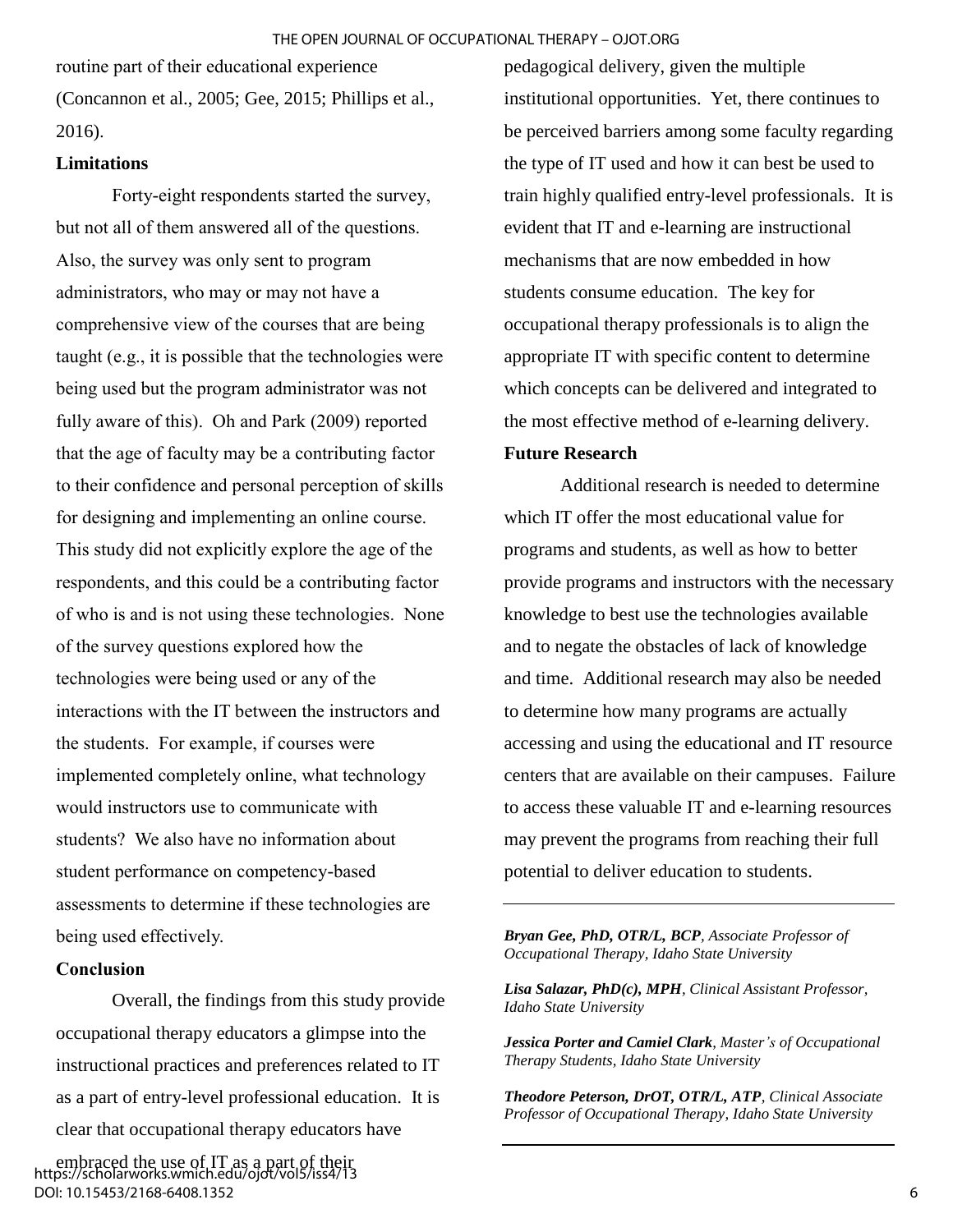#### **References**

- Bastable, S. B., Gramet, P., Jacobs, K., & Sopczyk, D. (2010). *Health professional as educator: Principles of teaching and learning.* Sudbury, MA: Jones & Bartlett Learning.
- Beldarrain, Y. (2006). Distance education trends: Integrating new technologies to foster student interaction and collaboration. *Distance Education*, *27*(2), 139-153. <https://doi.org/10.1080/01587910600789498>
- Bracciano, A., Lohman, H., Coppard, B. M., Bradberry, J. C., & Easley, C. (2011). Development of a hybrid distance occupational therapy program in Alaska. *Journal of Allied Health*, *40*(2), 90-95.
- Butler, T. J., & Pinto-Zipp, G. (2005). Students' learning styles and their preferences for online instructional methods. *Journal of Educational Technology Systems*, *34*(2), 199-221.

<https://doi.org/10.2190/8UD2-BHFU-4PXV-7ALW>

- Clark, R. C., & Mayer, R. E. (2016). *E-learning and the science of instruction: Proven guidelines for consumers and designers of multimedia learning.* John Wiley & Sons, Inc. <https://doi.org/10.1002/9781118255971>
- Commission on Instructional Technology. (1969). *To improve learning: A report to the President and the Congress of the United States*. Washington, DC: Commission on Instructional Technology. <http://eric.ed.gov/?id=ED034905>
- Concannon, F., Flynn, A., & Campbell, M. (2005). What campus‐based students think about the quality and benefits of e‐learning. *British Journal of Educational Technology*, *36*(3), 501-512. <https://doi.org/10.1111/j.1467-8535.2005.00482.x>
- Creel, T. A. (2001). Chat rooms and level II fieldwork. *Occupational Therapy in Health Care*, *14*(2), 55-59. [https://doi.org/10.1300/J003v14n02\\_03](https://doi.org/10.1300/J003v14n02_03)
- Doyle, N. W., & Jacobs, K. (2013). Accommodating student learning styles and preferences in an online occupational therapy course. *Work*, *44*(3), 247-253. <https://doi.org/10.3233/WOR-121501>
- Gallew, H. A. (2004). Brief or new: The benefits of on-line learning in occupational therapy. *Occupational Therapy in Health Care*, *18*(1-2), 117-125. [https://doi.org/10.1080/J003v18n01\\_12](https://doi.org/10.1080/J003v18n01_12)
- Gee, B. M. (2015). Exploring the Effectiveness of an E-Learning Module for Graduate Level First Year Occupational Therapy Students (Doctoral dissertation, Idaho State University). Retrieved from <https://doi.org/10.13140/RG.2.1.2448.8164>
- Hollis, V., & Madill, H. (2006). Online learning: The potential for occupational therapy education. *Occupational Therapy International*, *13*(2), 61-78. <https://doi.org/10.1002/oti.209>
- Jahng, N., Krug, D., & Zhang, Z. (2007). Student achievement in online distance education compared to face-to-face education. *European Journal of Open, Distance and E-Learning*, *10*(1).
- Jedlicka, J. S., Brown, S. W., Bunch, A. E., & Jaffe, L. E. (2002). A comparison of distance education instructional methods in occupational therapy. *Journal of Allied Health*, *31*(4), 247-251.
- Murphy, E. (2004). An instrument to support thinking critically about critical thinking in online asynchronous discussions. *Australasian Journal of Educational Technology*, *20*(3), 295-318. <https://doi.org/10.14742/ajet.1349>
- Oh, E., & Park, S. (2009). How are universities involved in blended instruction? *Journal of Educational Technology & Society*, *12*(3), 327-342.
- Panda, S., & Mishra, S. (2007). E‐learning in a mega open university: Faculty attitude, barriers and motivators. *Educational Media International*, *44*(4), 323-338. [https://doi.org/10.1080/09523980701680854h](https://doi.org/10.1080/09523980701680854)
- Phillips, J. A., Schumacher, C., & Arif, S. (2016). Time spent, workload, and student and faculty perceptions in a blended learning environment. *American Journal of Pharmaceutical Education*, *80*(6), 102.
- Reynolds, S. (2010). Teaching evidence-based practice in a distance education occupational therapy doctoral program: Strategies for professional growth and advancing the profession. *Occupational Therapy in Health Care*, *24*(1), 56-67.
- <https://doi.org/10.3109/07380570903304217> Richardson, P. K., MacRae, A., Schwartz, K., Bankston, L., &
- Kosten, C. (2008). Student outcomes in a postprofessional online master's degree program. *American Journal of Occupational Therapy*, *62*(5), 600-610. <https://doi.org/10.5014/ajot.62.5.600>
- Rogers, L. G., Mulholland, S., Derdall, M., & Hollis, V. (2011). From all perspectives: Opinions of students and teaching staff regarding occupational therapy distance education. *British Journal of Occupational Therapy*, *74*(5), 241-248. [https://doi.org/10.4276/030802211X1304673011657](https://doi.org/10.4276/030802211X13046730116579)

[9ht](https://doi.org/10.4276/030802211X13046730116579)

Scanlan, J. N., & Hancock, N. (2010). Online discussions develop students' clinical reasoning skills during fieldwork. *Australian Occupational Therapy Journal*, *57*(6), 401-408.

#### [https://doi.org/10.1111/j.1440-1630.2010.00883.x](https://doi.org/10.1111/j.1440-1630.2010.00883.x%09)

Steward, B. (2001). Technological dreams: The implications of new technologies for occupational therapy education and evidence-based practice. *Occupational Therapy International*, *8*(2), 145-150. <https://doi.org/10.1002/oti.142>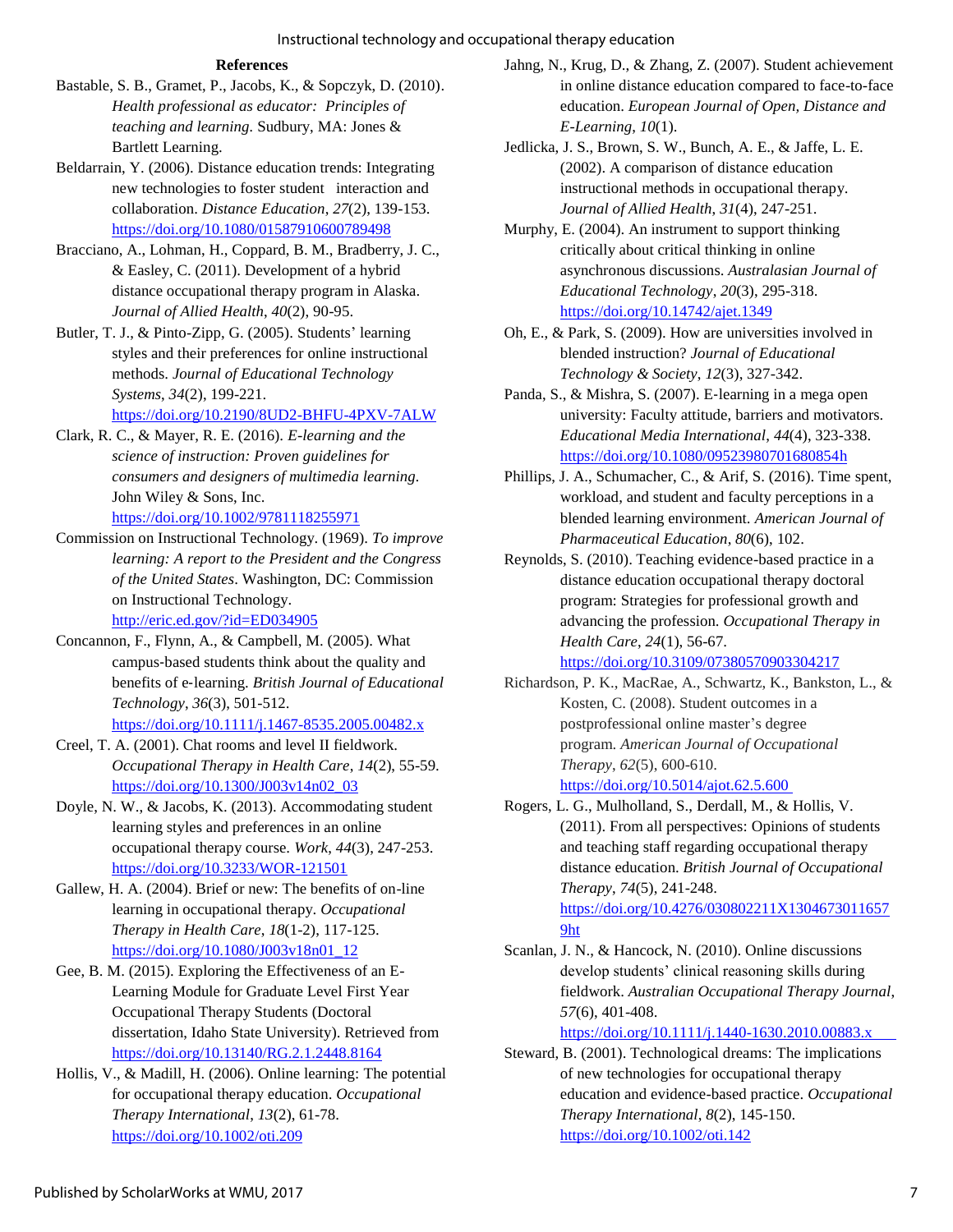#### THE OPEN JOURNAL OF OCCUPATIONAL THERAPY – OJOT.ORG

- Thomas, A., & Storr, C. (2005). WebCT in occupational therapy clinical education: Implementing and evaluating a tool for peer learning and interaction. *Occupational Therapy International*, *12*(3), 162-179. <https://doi.org/10.1002/oti.3>
- Trujillo, L. G., & Painter, J. A. (2009). Effectiveness of discussion board usage for occupational therapy fieldwork II. *Journal of the Research Center for Educational Technology*, *5*(3), 80-88.
- Weiss, P. (2004). An online learning course in ergonomics. *Work*, *23*(2), 95-104.
- Williams, S. L. (2006). The effectiveness of distance education in allied health science programs: A meta-analysis of outcomes. *The American Journal of Distance Education*, *20*(3), 127- 141. [https://doi.org/10.1207/s15389286ajde2003\\_2](https://doi.org/10.1207/s15389286ajde2003_2)
- Wooster, D. (2004). An exploratory study of web-based supports for occupational therapy students during level II fieldwork. *Occupational Therapy in Health Care*, *18*(1-2), 21-29. https://doi.org/10.1300/j003v18n01\_03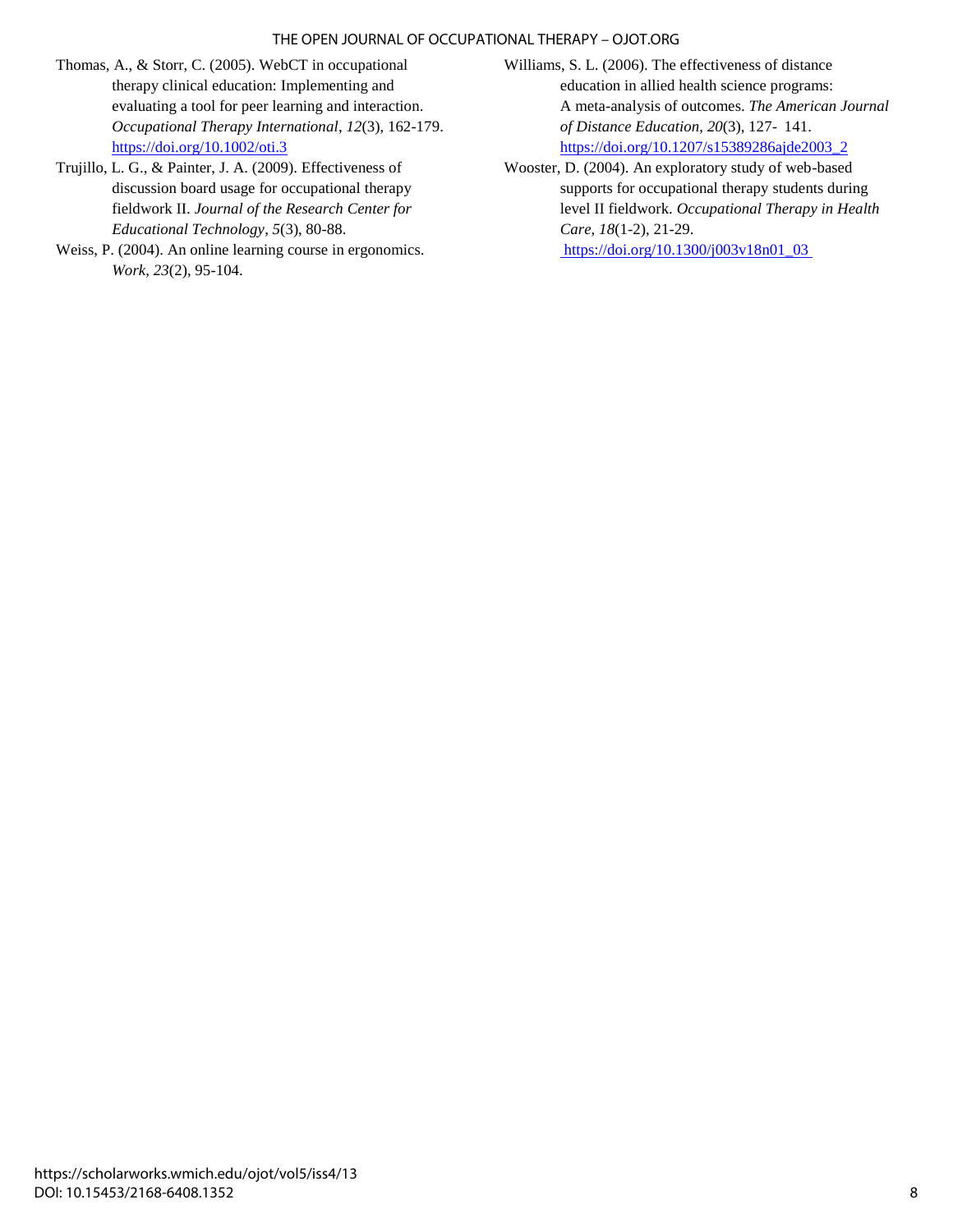### **Appendix**

# Instructional Technology Survey of Graduate Degree Programs in Occupational Therapy Education

1. Educational or instructional technology resource centers are campus or department resource centers that provide assistance and support in the design, development, use, management, and evaluation of process and resources for learning. Often, the resources include audiovisual media and various forms of technology, including, but not limited to, computerized delivery. Does your institution have an educational or instructional technology resource center on campus for faculty to access?

Yes No Unsure Other (please specify)

2. In the event that your institution does not have an educational or instructional technology resource center, does your institution have an educational or instructional technology resource consultant on campus for faculty to access?

Yes

No

Unsure

A lecture-based course is defined as a course where students learn content via face-to-face, discussion, and question and answer type formats (see Questions 3 through 6).

3. How many lecture-based courses were taught in your program in the last 2 years? (Please use whole numbers)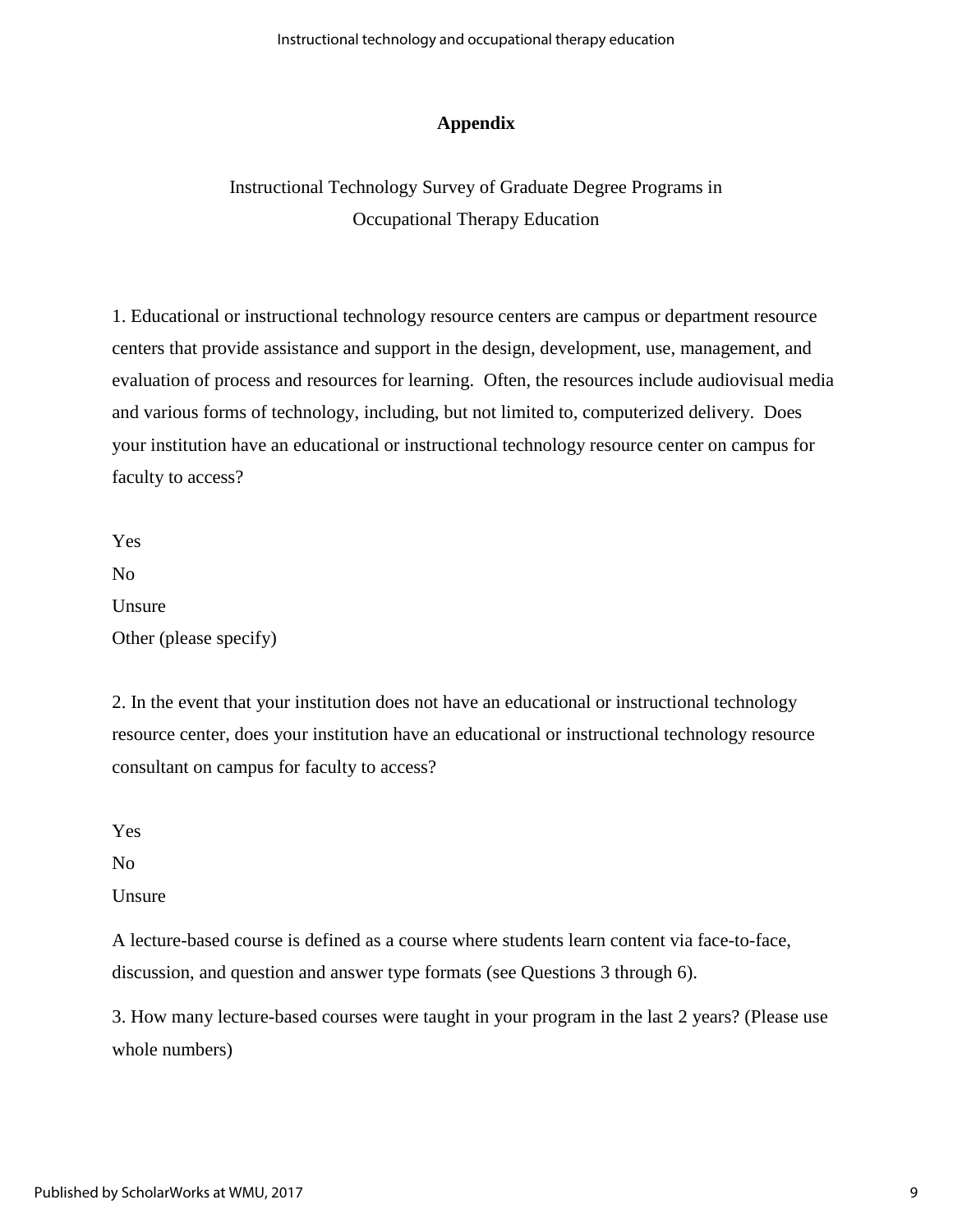4. Over the past 2 years, approximately how many lecture-based courses did your program teach in each of the following ways? (Please mark one answer for each)

Types of courses taught. Online instructional technology can be used in any of the following three ways:

- To support a course delivered totally online (i.e., with no face-to-face contact at all).
- To replace some face-to-face time with time spent working online (a primarily/partially online or hybrid course).
- To supplement or enhance an unchanged face-to-face course.

5. Over the past 2 years, approximately how many lecture-based courses did your program teach in each of the following ways? (Please mark one answer for each)

0 1-4 5-7 8 or more

- Totally online course (no face-to-face interaction).
- Decreased face-to-face and increased online interaction.
- Face-to-face interaction supplemented, but not decreased, by online interaction.

Types of courses taught. Online instructional technology can be used in any of the following three ways:

- To support a course delivered totally online (i.e., with no face-to-face contact at all).
- To replace some face-to-face time with time spent working online (a primarily/partially online or hybrid course).
- To supplement or enhance an unchanged face-to-face course.

6. For lecture-based courses, please indicate which type of online instructional tools your program implements in your entry-level master's degree program.

| Daily | Weekly | Monthly | Rarely | Never | Don't Know |
|-------|--------|---------|--------|-------|------------|
|-------|--------|---------|--------|-------|------------|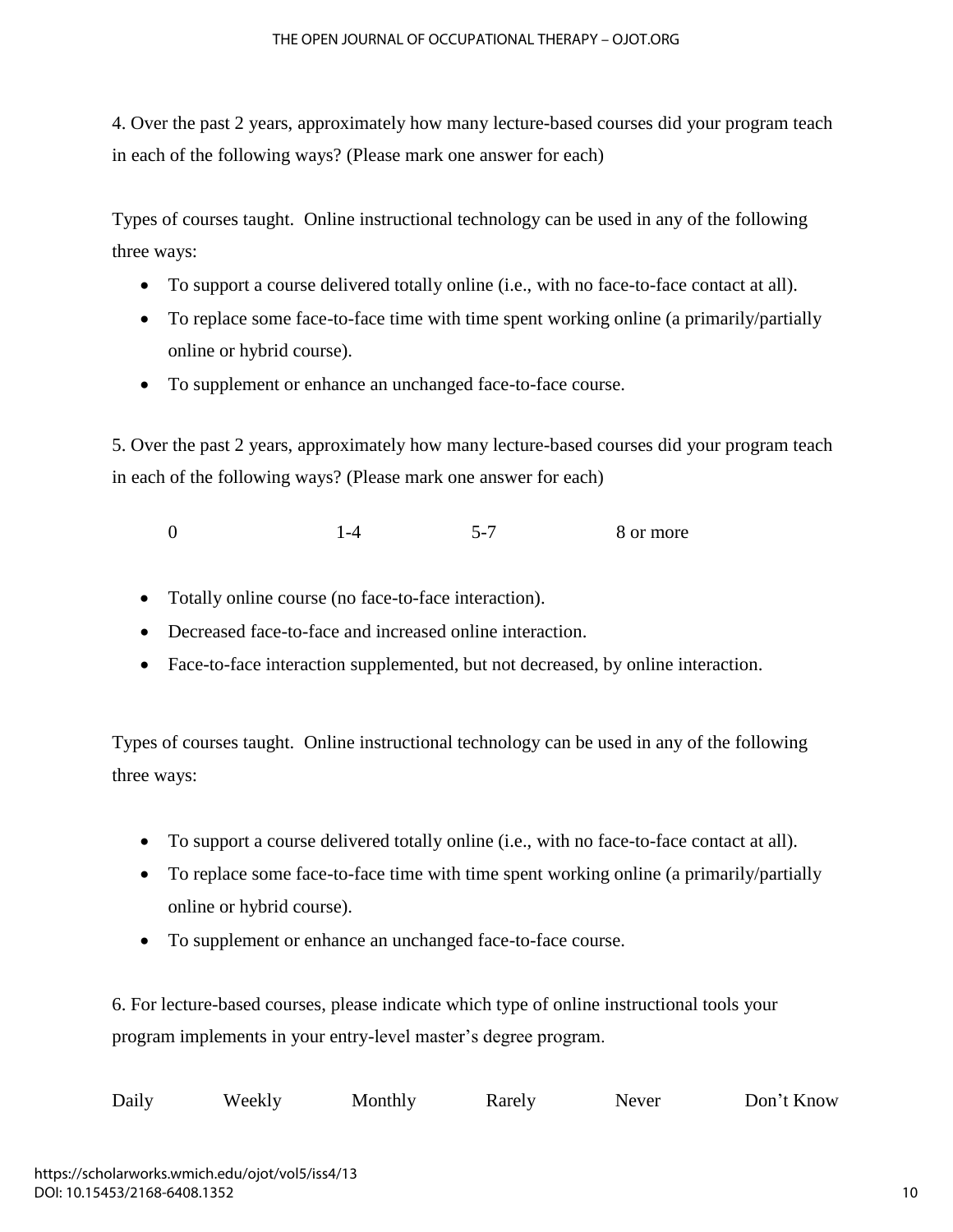- Presentation technologies (e.g., PowerPoint, Keynote, Prezi, Captive, Camptasia, Articulate)
- Online access to student grades
- Online quizzes
- Online assignment or homework collection
- Synchronous online chat rooms or instant messaging (e.g., AIM, Skype, Google Chat)
- Asynchronous class discussion (e.g., discussion board/forum)
- Online library resources (including e-reserves)
- Digital image collections (e.g. Flickr, Artstor, Tumblr, Instagram, etc.)
- Blogs or online journaling (Blogspot, Livejournal, Blogetry, Edublog, Wordpress, Tumblr, etc.)
- Wikis (e.g. Google Sites, Wikispaces, WebPaint)
- Audio or video production
- Clinical virtual simulations or games
- Audio or video podcasting
- Video conferencing with remote expert/participants (GoToMeeting, Skype, Adobe Connect, Collaborate)
- Posting online lectures (e.g., narrated slide show with audio & video)
- Learning Management System (e.g., Moodle, Blackboard, etc.)
- Cloud-based storage (Google Drive, DropBox, iCloud, etc.)

7. A laboratory-based course is defined as a course where students apply content presented in lecture-based courses in a hands-on, procedural fashion. How many laboratory-based courses were taught in your program in the last 2 years? (Please use whole numbers)

8. Over the past 2 years, approximately how many laboratory-based courses did your program teach in each of the following ways? (Please mark one answer for each)

0 1-4 5-7 8 or more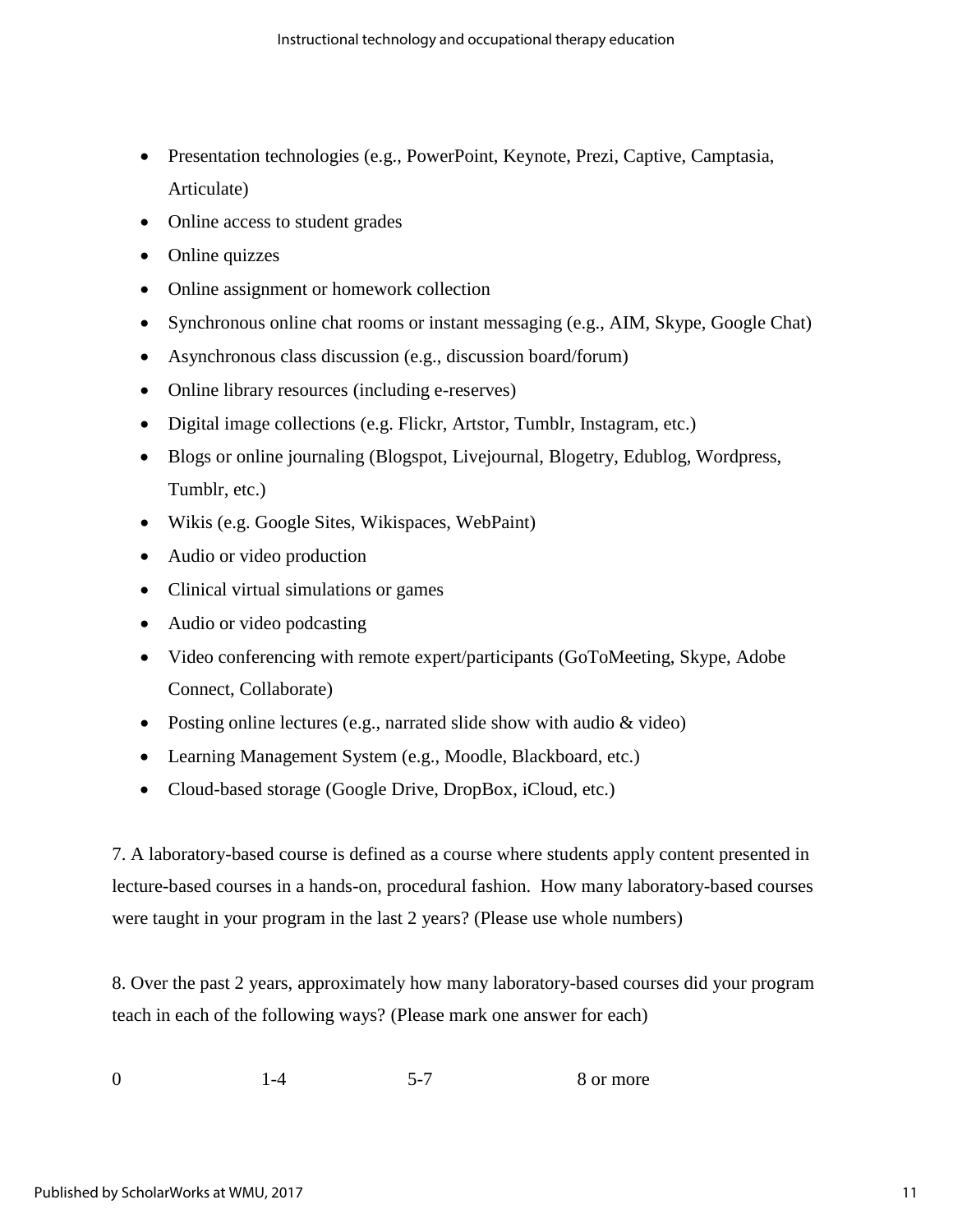- Totally online course (no face-to-face interaction)
- Decreased face-to-face and increased online interaction
- Face-to-face interaction supplemented, but not decreased, by online interaction

9. For laboratory-based courses, please indicate which type of online instructional tools your program implements in your entry-level master's degree program.

| Daily | Weekly | Monthly | Rarely | Never | Don't Know |
|-------|--------|---------|--------|-------|------------|
|-------|--------|---------|--------|-------|------------|

- Presentation technologies (e.g., PowerPoint, Keynote, Prezi, Captive, Camptasia, Articulate)
- Online access to student grades
- Online quizzes
- Online assignment or homework collection
- Synchronous online chat rooms or instant messaging (e.g., AIM, Skype, Google Chat)
- Asynchronous class discussion (e.g., discussion board/forum)
- Online library resources (including e-reserves)
- Digital image collections (e.g. Flickr, Artstor, Tumblr, Instagram, etc.)
- Blogs or online journaling (Blogspot, Livejournal, Blogetry, Edublog, Wordpress, Tumblr, etc.)
- Wikis (e.g. Google Sites, Wikispaces, WebPaint)
- Audio or video production
- Clinical virtual simulations or games
- Audio or video podcasting
- Video conferencing with remote expert/participants (GoToMeeting, Skype,
- Adobe Connect, Collaborate)
- Posting online lectures (e.g., narrated slide show with audio & video)
- Learning Management System (e.g., Moodle, Blackboard, etc.)
- Cloud-based storage (Google Drive, DropBox, iCloud, etc.)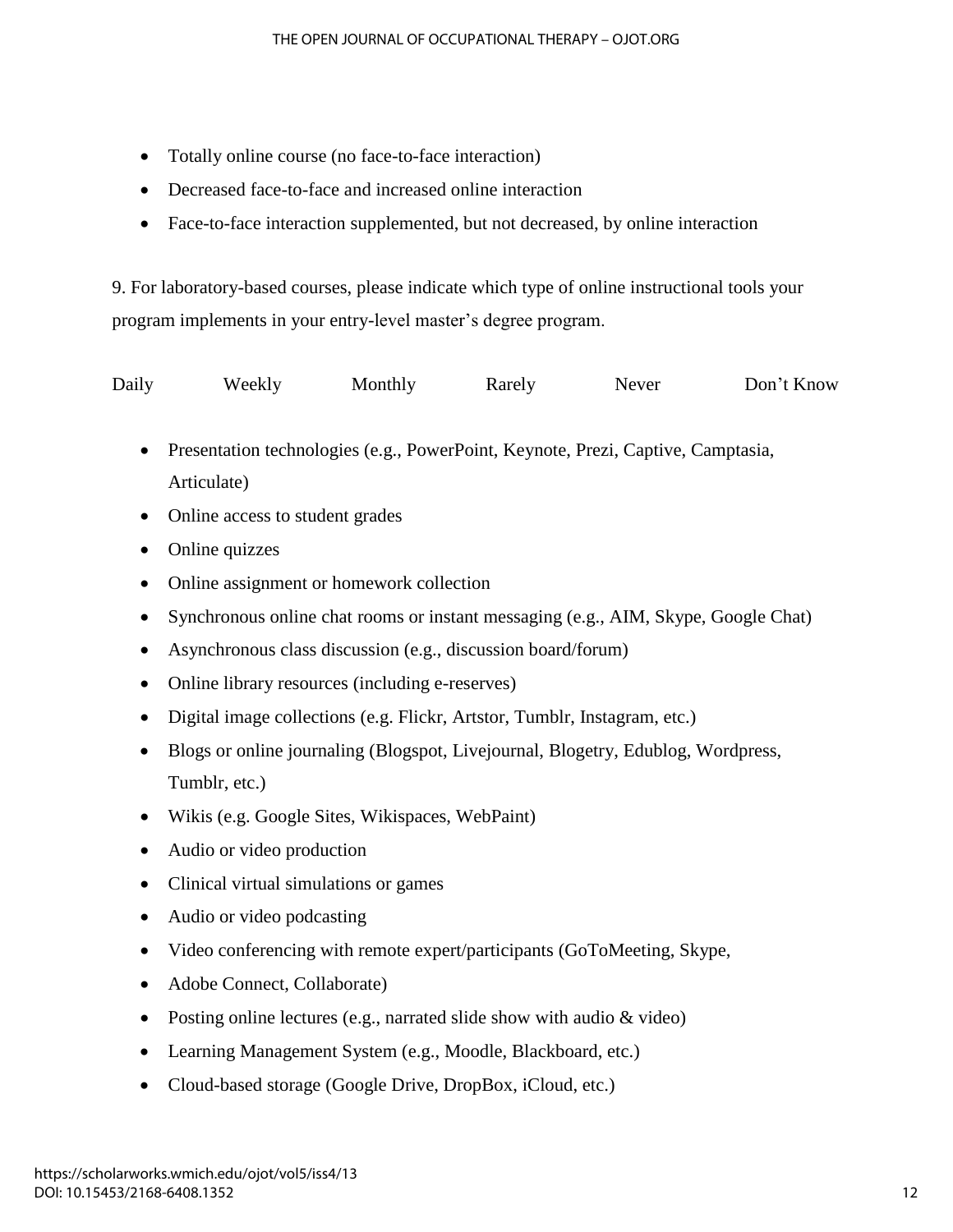10. For the courses in your master's degree entry-level program, please identify which electronic instructional technology is used with the different types of instructional delivery.

| Face-to Face-Lecture | Face-to-Face Laboratory | Distance Lecture         |  |
|----------------------|-------------------------|--------------------------|--|
|                      |                         |                          |  |
| Distance Laboratory  | <b>Online Lecture</b>   | <b>Online Laboratory</b> |  |

- Presentation technologies (e.g., PowerPoint, Keynote, Prezi, Captive, Camptasia, Articulate)
- Online access to student grades
- Online quizzes
- Online assignment or homework collection
- Synchronous online chat rooms or instant messaging (e.g., AIM, Skype, Google Chat)
- Asynchronous class discussion (e.g., discussion board/forum)
- Online library resources (including e-reserves)
- Digital image collections (e.g., Flickr, Artstor, Tumblr, Instagram, etc.)
- Blogs or online journaling (Blogspot, Livejournal, Blogetry, Edublog, Wordpress, Tumblr, etc.)
- Wikis (e.g., Google Sites, Wikispaces, WebPaint)
- Audio or video production
- Clinical virtual simulations or games
- Audio or video podcasting
- Video conferencing with remote expert/participants (GoToMeeting, Skype, Adobe Connect, Collaborate)
- Posting online lectures (e.g., narrated slide show with audio & video)
- Learning Management System (e.g., Moodle, Blackboard, etc.)
- Cloud-based storage (Google Drive, DropBox, iCloud, etc.)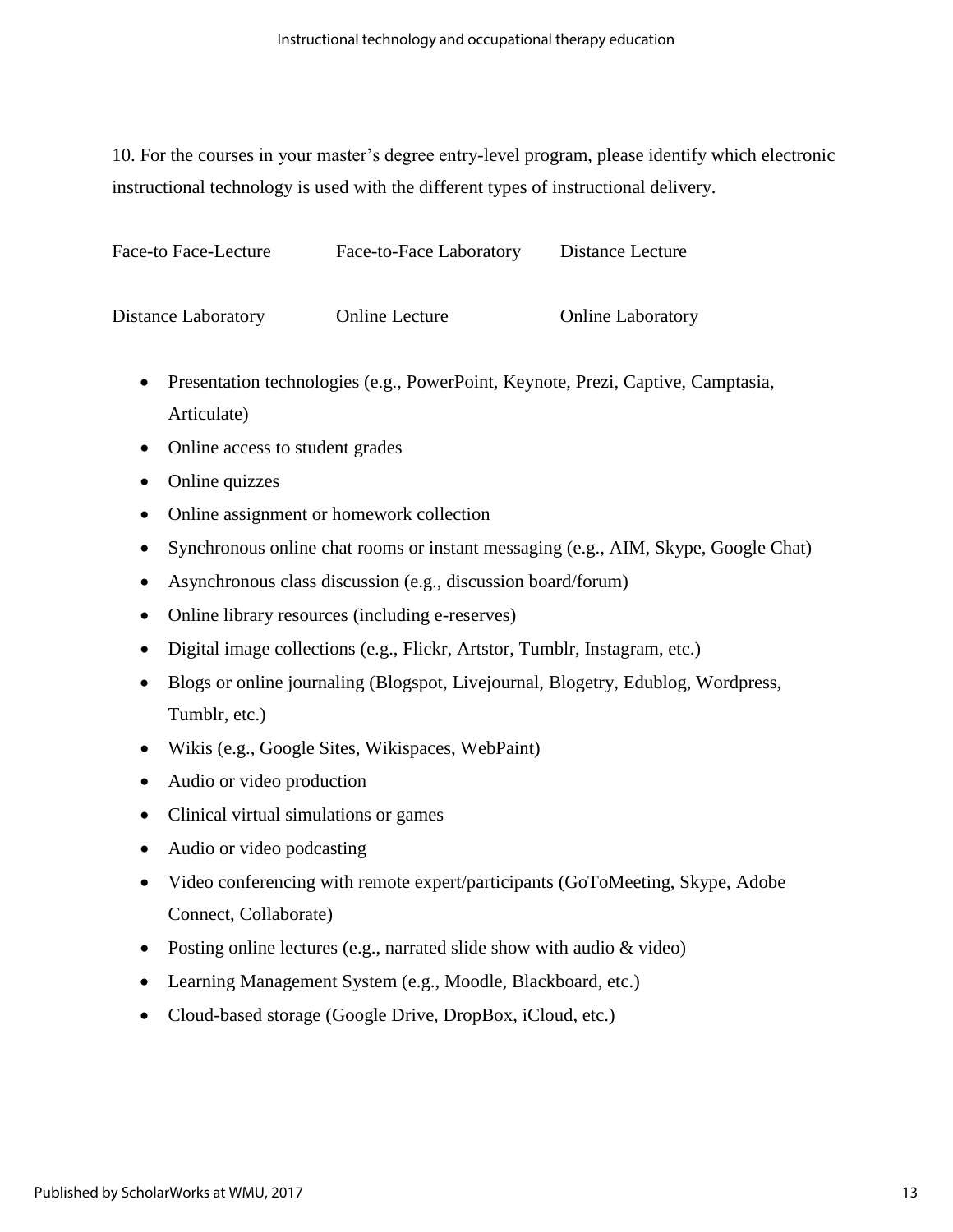11. To what degree does each of the following act as a barrier or obstacle to your program fully using online instructional technologies?

Large Degree Moderate Degree Small Degree Not at All Not Applicable

- Lack of the students' technical skills
- Lack of knowledge of how to effectively integrate technology into formal instruction
- Lack of technical support
- Lack of financial support
- Lack of time
- Difficulty keeping up with changes with technology
- Lack of access to technology enhanced labs or classrooms
- Lack of rewards or incentives for tenure
- Unreliability of technology
- Copyright or intellectual property issues
- Inadequate student access to technology
- Lack of models or examples of effective uses of technology
- Lecture content does not lend itself to online instruction
- Laboratory content does not lend itself to online instruction

12. How effective do you think online instructional technology is for fostering the development of declarative knowledge related to the following?

Very effective Moderately effective Slightly effective Not at all effective Don't know

- Pediatric Practice
- Mental Health Practice
- Neuro-rehabilitation Intervention
- Gerontology
- Physical Dysfunction